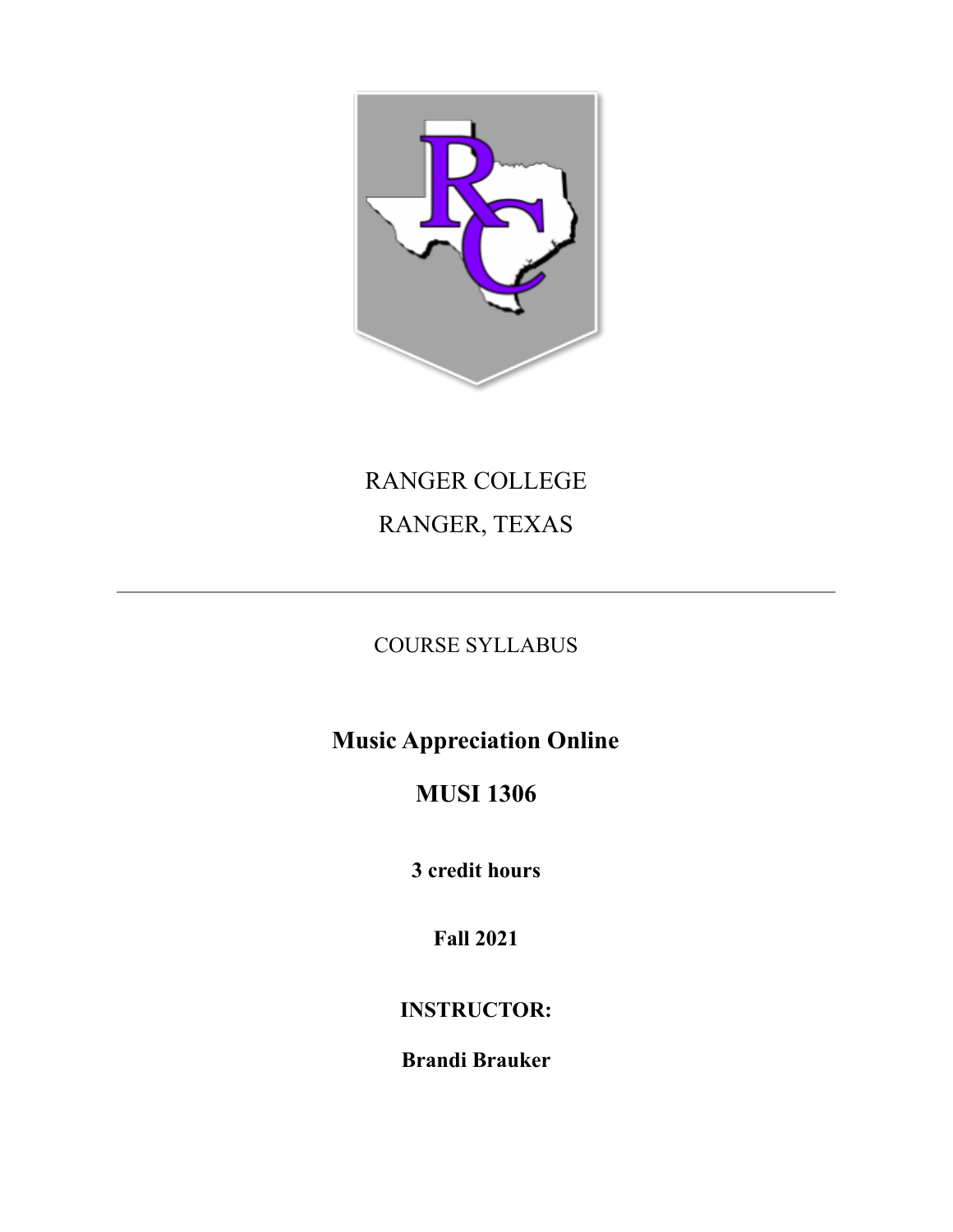INSTRUCTOR: Brandi Brauker EMAIL: bbrauker@rangercollege.edu

### **I. Texas Core Curriculum Statement of Purpose**

Through the Texas Core Curriculum, students will gain a foundation of knowledge of human cultures and the physical and natural world, develop principles of personal and social responsibility for living in a diverse world, and advance intellectual and practical skills that are essential for all learning.

# **II. Course Description**

Understanding music through the study of cultural periods, major composers, and musical elements; illustrated with video and audio recordings. Credit 3 semester hours.

# **III. Required Background or Prerequisite**

None

# **IV. Required Textbook and Course Materials**

All readings, videos and recordings will be made available through Blackboard under course materials. In addition, students will need to have access to youtube.com for recordings and other examples.

# **V. Course Purpose**

Courses in this category focus on the appreciation and analysis of creative artifacts and works of the human imagination. Courses involve the synthesis and interpretation of artistic expression and enable critical, creative, and innovative communication about works of art.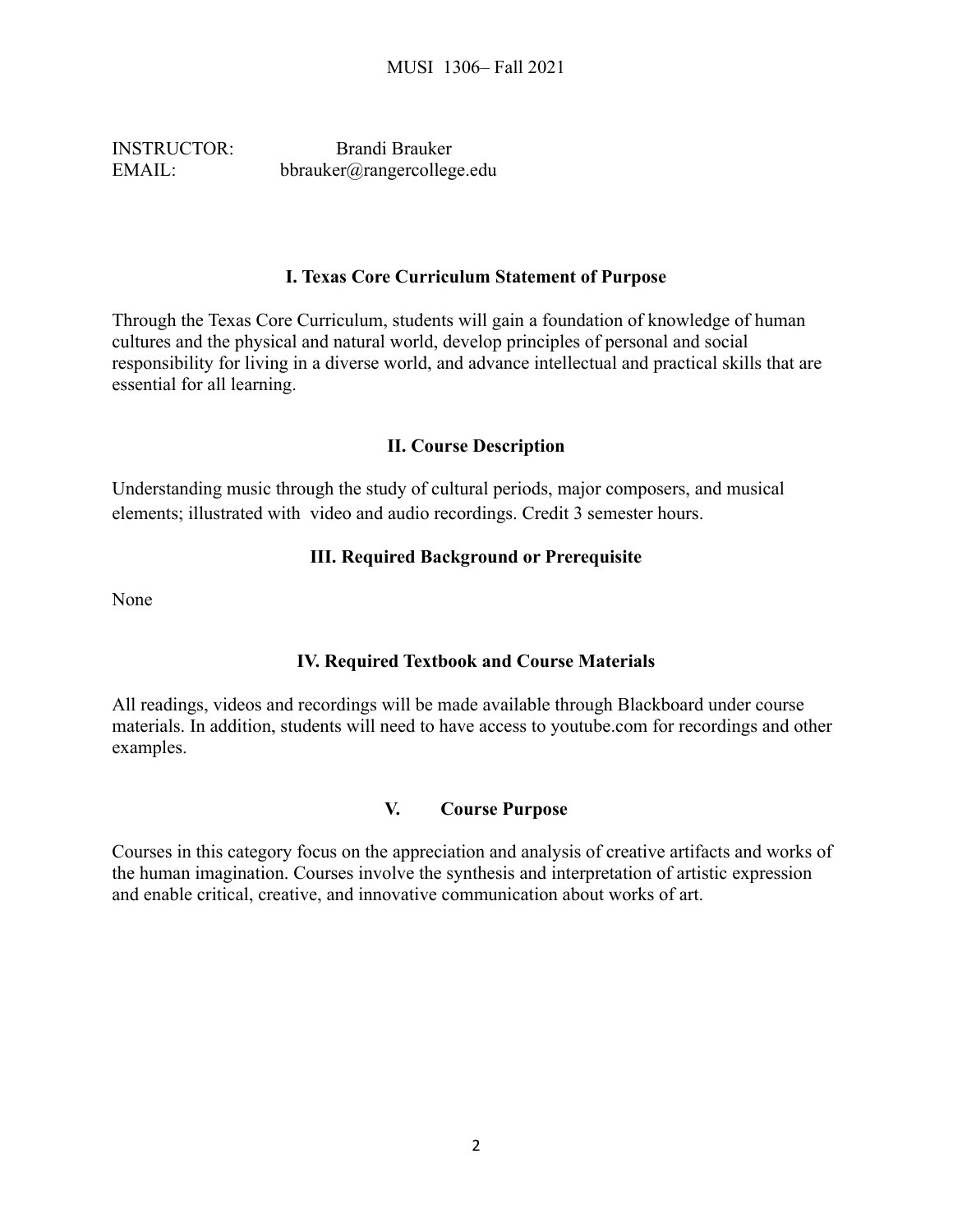# **VI. Learning Outcomes**

Upon successful completion of this course, students will:

1. Identify the elements, styles, and musicians representative of music within the chosen style(s).

2. Analyze the elements and structures of music using appropriate terminology.

3. Critically evaluate the influence of social, political, technological, and/or cultural ideas on the chosen musical style(s).

4. Articulate an informed personal reflection of the chosen musical style(s).

# **VII. Core Objectives**

This course meets the following of the six Core Objectives established by Texas:

- ☒ **Critical Thinking Skills (CT) –** Creative thinking, innovation, inquiry, and analysis; evaluation and synthesis of information
- ☒ **Communication Skills (COM) –** effective development, interpretation and expression of ideas through written, oral, and visual communication
- ☐ **Empirical and Quantitative Skills (EQS) –** The manipulation and analysis of numerical data or observable facts resulting in informed conclusions
- $\boxtimes$  **Teamwork (TW)** The ability to consider different points of view and to work effectively with others to support a shared purpose or goal
- $\boxtimes$  **Social Responsibility (SR)** Intercultural competence, knowledge of civic responsibility, and the ability to engage effectively in regional, national, and global communities
- ☐ **Personal Responsibility (PR) –** The ability to connect choices, actions, and consequences to ethical decision-making

# **VIII. Methods of Instruction**

This class will use multiple methods of instruction including: lecture (in the form of slides), video, audio recording, discussion and other methods as applicable to the situation.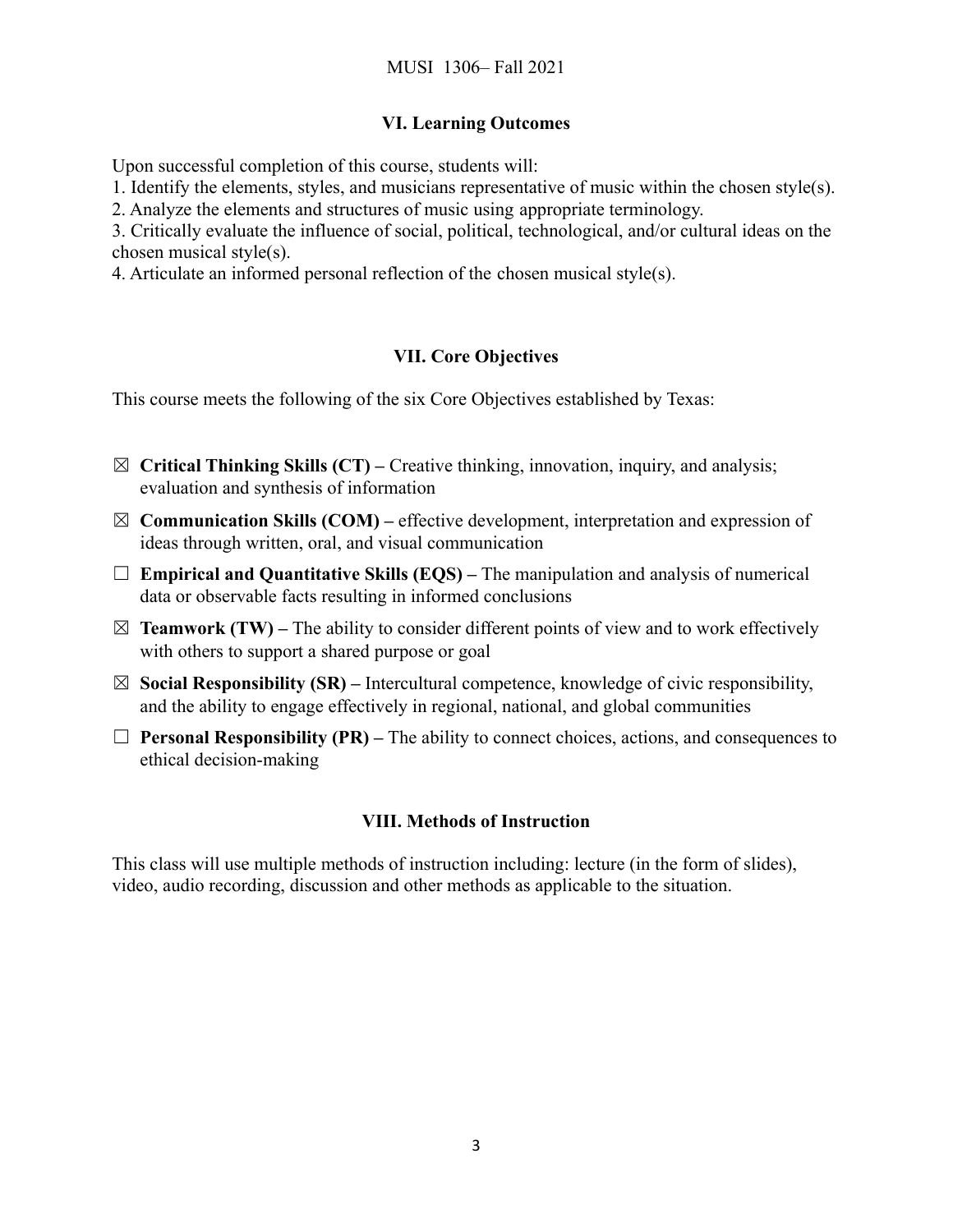# **IX. Methods of Assessment**

- 1) **Blackboard Quizzes and Unit Tests (25%) (CT, SR, CR):** The quizzes can be found in the course calendar in the syllabus. These must be completed each due date by 11:59 pm. Students will be able to take each quiz up to 2 times during the time it is available. The dates for the unit tests can also be found in the course calendar. They cover the material from one of the five units covered in the course. They are mostly multiple choice. They will not be reopened or allowed to be done late.
- 2) **Discussion Board (25%) (CT,COM,TW, SR):** The requirements for discussion will consist of **at least four** discussion board posts per section. For each section, there will be several questions to which students may respond. To receive full credit, each student will write all of the following:
	- a. **1 post** Respond to one of the questions (which should be at least one paragraph in length)
	- b. **3 posts -** Provide comments on another students' post (which should be more than 2 sentences beyond "I agree," "I disagree," "Good job," etc.).

The comments on other students' posts should be well-thought out responses and should either support or contrast their classmate's position. There are small extra credit opportunities for students that are active in the discussion and contribute in a meaningful way above their required postings.

- 3) **Written Assignments (20%) (CT,COM,):** There are three written assignments for the course. In these assignments, students are asked to use correct terminology and identify musical elements such as meter, tonality, form, etc. In addition, students are to use this information to make a well-reasoned response to what they hear in a piece of music. Students will submit these papers through Safe-Assign on Blackboard (this is done automatically when the assignment is submitted through the assignment link) to check for plagiarism. A link to an online document, a document sent through email, or text submitted in the comments section of the assignment are not valid submissions and will not be graded.
- 4) **Exams (30%) (CT):** There will be two exams in the course: a midterm and final. The midterm will cover material from the first day until the exam. The final will technically be cumulative but will focus more on material from the midterm to the final exam. These exams are typically multiple choice with a few short responses. However, students should be aware that the multiple choice questions will go beyond just the simple memorization of facts but will ask the students to synthesize conclusions based on the knowledge from the semester. The midterm will be open book. For the final exam, students will be allowed 1 page (front and back) of handwritten notes. Each student is required to take a proctored final exam. This may be done for free at one of the Ranger College testing centers or may be done online with ProctorU for a fee. Details on signing up for a proctored exam will be given closer to the final exam date.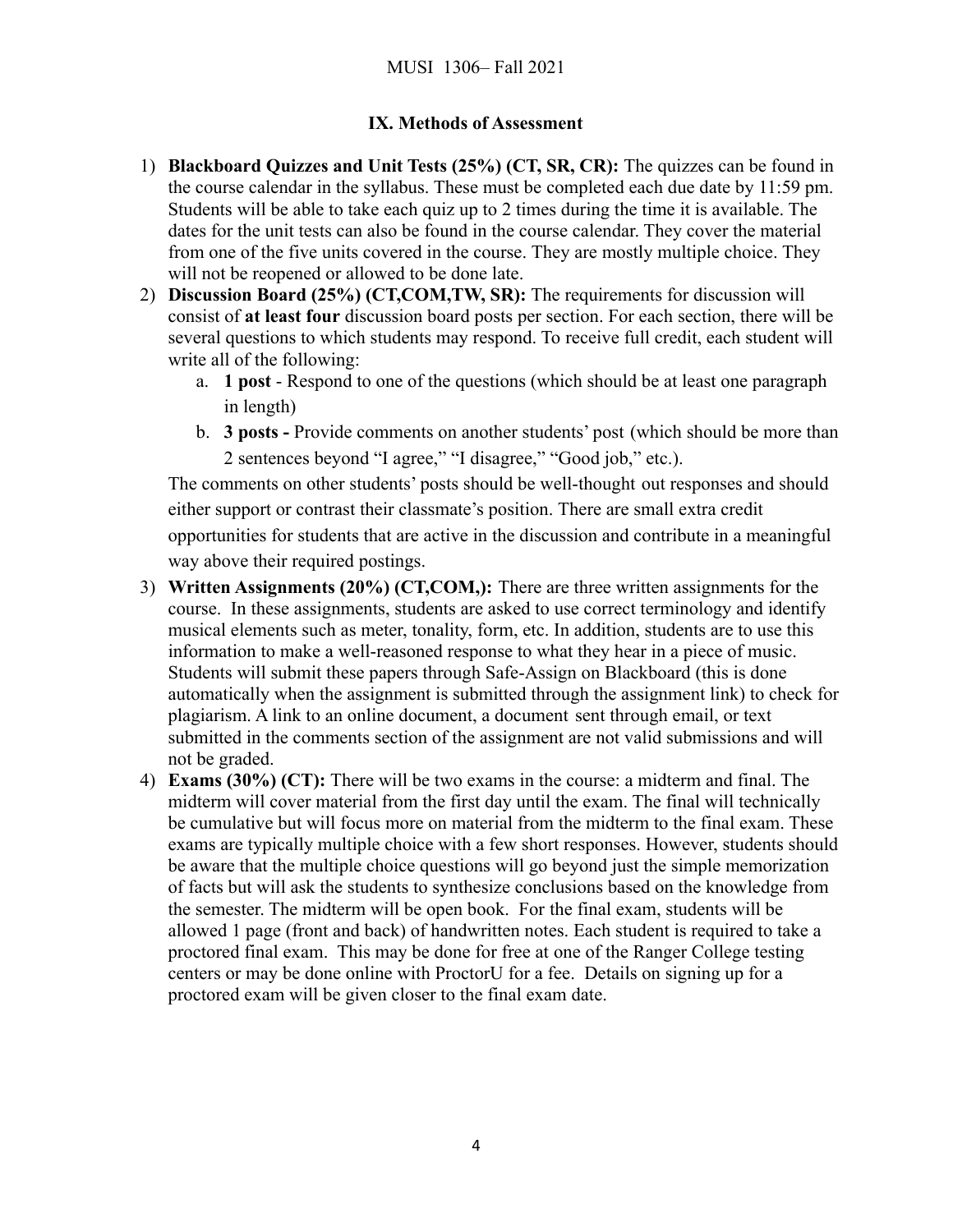# MUSI 1306– Fall 2021

| Weekly Blackboard Quizzes and Unit Tests | 25%    |
|------------------------------------------|--------|
| Class Participation (Discussion)         | 25%    |
| Written Assignments                      | 20%    |
| Exams                                    | $30\%$ |

Grading scale:  $A = 90-100\%$  B = 80-89 C = 70-79 D = 60-69 F = Below 60

### **X. Course/Classroom Policies**

*Attendance***:** As this is an online course, attendance is crucial and will be visible in completed work. Make up work will only be available in circumstances at the discretion of the instructor. If a student is absent for a period of time due to illness, family death, etc., they must let the instructor know immediately.

*Student Behavior:* Students are expected to be respectful of the instructor and each other. This includes participation in the discussion boards. Not being respectful to students or the instructor will result in disciplinary action and a lowered grade.

*Student Preparedness:* Students are expected to go through all of the required materials each week. It is encouraged for students to take notes for reference (they may be used on the midterm and final exams).

*Academic Integrity:* Any assignment reflecting cheating, plagiarism or any other form of academic dishonesty will receive a grade of zero. A second instance of plagiarism results in automatic failure of the class.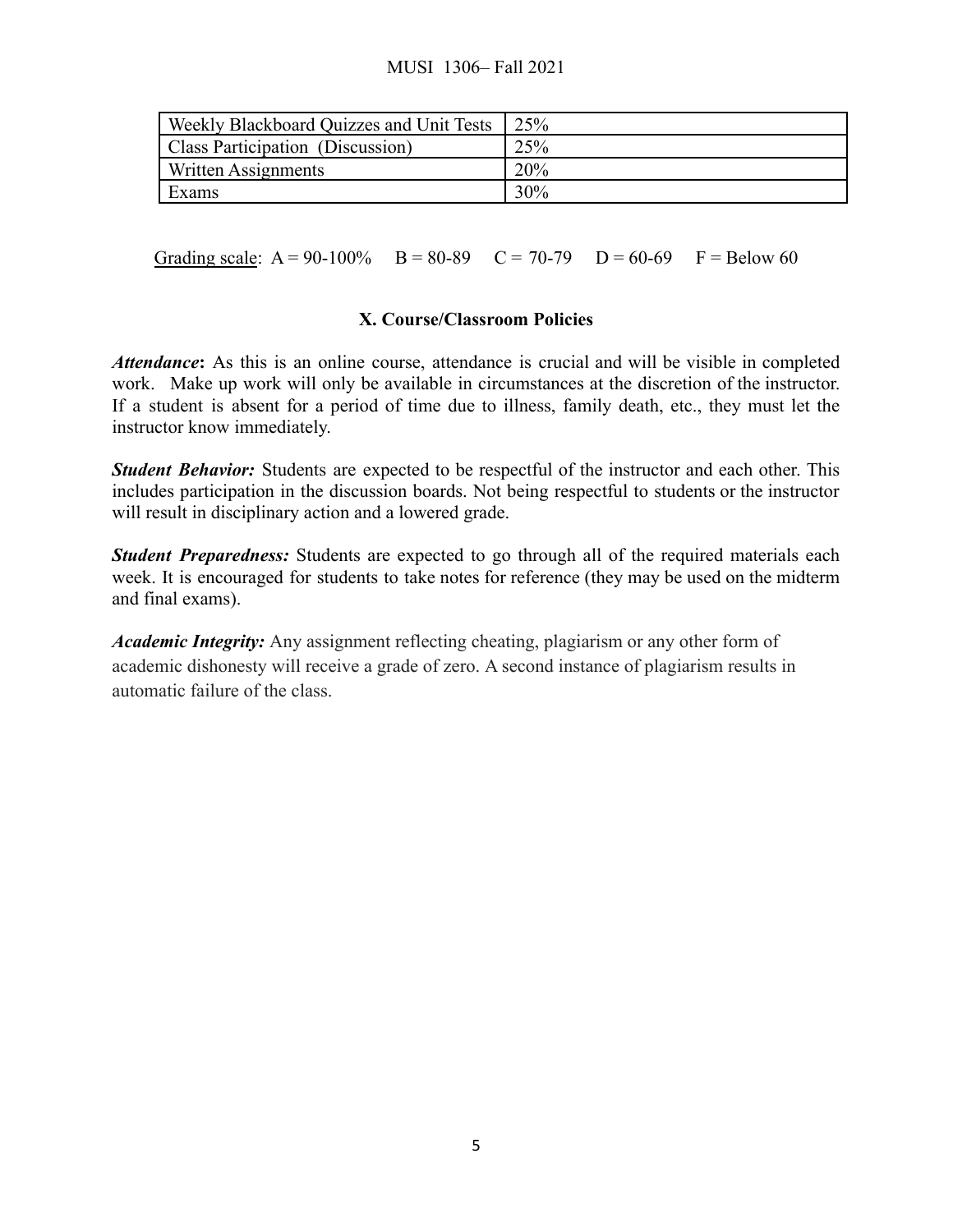| Unit:                          | Dates:                         | An. Course Calendar<br>Subjects: | Assignments/Quizzes Due*  |
|--------------------------------|--------------------------------|----------------------------------|---------------------------|
| 1                              | Section One (8/23-8/27)        | Melody, Harmony,                 | -Discussion Board posts   |
|                                |                                | and Scales                       | -Reading Quiz             |
|                                |                                |                                  | -Syllabus Quiz            |
|                                | Section Two $(8/30-9/3)$       | Rhythm and Meter                 | -Discussion Board posts   |
|                                |                                |                                  | -Reading Quiz             |
|                                |                                |                                  | -Plagiarism Quiz          |
| $\overline{2}$                 | Section Three $(9/6-9/10)$     | <b>Textures and Forms</b>        | -Discussion Board posts   |
|                                |                                | Tempo and Dynamics               | -Reading Quiz             |
|                                |                                |                                  | -Written Assignment One   |
|                                | Section Four (9/13-9/17)       | Classification of                | -Discussion Board posts   |
|                                |                                | Human Voices                     | -Reading Quiz             |
|                                | Section Five (9/20-9/24)       | Musical Instrument               | -Discussion Board posts   |
|                                |                                | Families                         | -Unit 2 Test              |
| 3                              | Section Six $(9/27-10/1)$      | Musical Ensembles,               | -Discussion Board posts   |
|                                |                                | <b>Attending Concerts</b>        | -Reading Quiz             |
|                                | Section Seven (10/4-10/8)      | The Middle Ages                  | -Discussion Board posts   |
|                                |                                |                                  | -Reading Quiz             |
|                                |                                |                                  | -Written Assignment Two   |
|                                | Section Eight (10/11-10/15)    | The Renaissance                  | -Discussion Board posts   |
|                                |                                | Midterm                          | -Drop the Needle $#1$     |
|                                |                                |                                  | -Midterm Exam (Friday)    |
| $\overline{4}$                 | Section Nine (10/18-10/22)     | The Baroque Era                  | -Discussion Board posts   |
|                                |                                |                                  | -Reading Quiz             |
|                                | Section Ten (10/25-10/29)      | Baroque Opera,                   | -Discussion Board posts   |
|                                |                                | Cantata, Oratorio                | -Reading Quiz             |
|                                | Section Eleven $(11/1-11/5)$   | Baroque Instrumental             | -Discussion Board posts   |
|                                |                                | Music                            | -Unit 4 Test              |
| 5                              | Section Twelve $(11/8-11/12)$  | The Classical Era                | -Discussion Board posts   |
|                                |                                |                                  | -Reading Quiz             |
|                                | Section Thirteen (11/15-11/19) | Classical Opera and              | -Discussion Board posts   |
|                                |                                | Choral Music                     | -Reading Quiz             |
| Thanksgiving Break 11/22-11/26 |                                |                                  |                           |
|                                | Section Fourteen (11/29-12/3)  | <b>Classical Instrumental</b>    | -Discussion Board posts   |
|                                |                                | and Chamber Music                | -Written Assignment Three |
| -Unit 5 Test                   |                                |                                  |                           |
| 12/7-12/9 - FINAL EXAM DAYS    |                                |                                  |                           |

# **XI. Course Calendar\*\***

\*Please note that all due dates for each section will be by 11:59 p.m of the end of that section. Any exceptions to this will be announced.

\*\*Course schedule is subject to change based on particular circumstances that may arise during a semester.